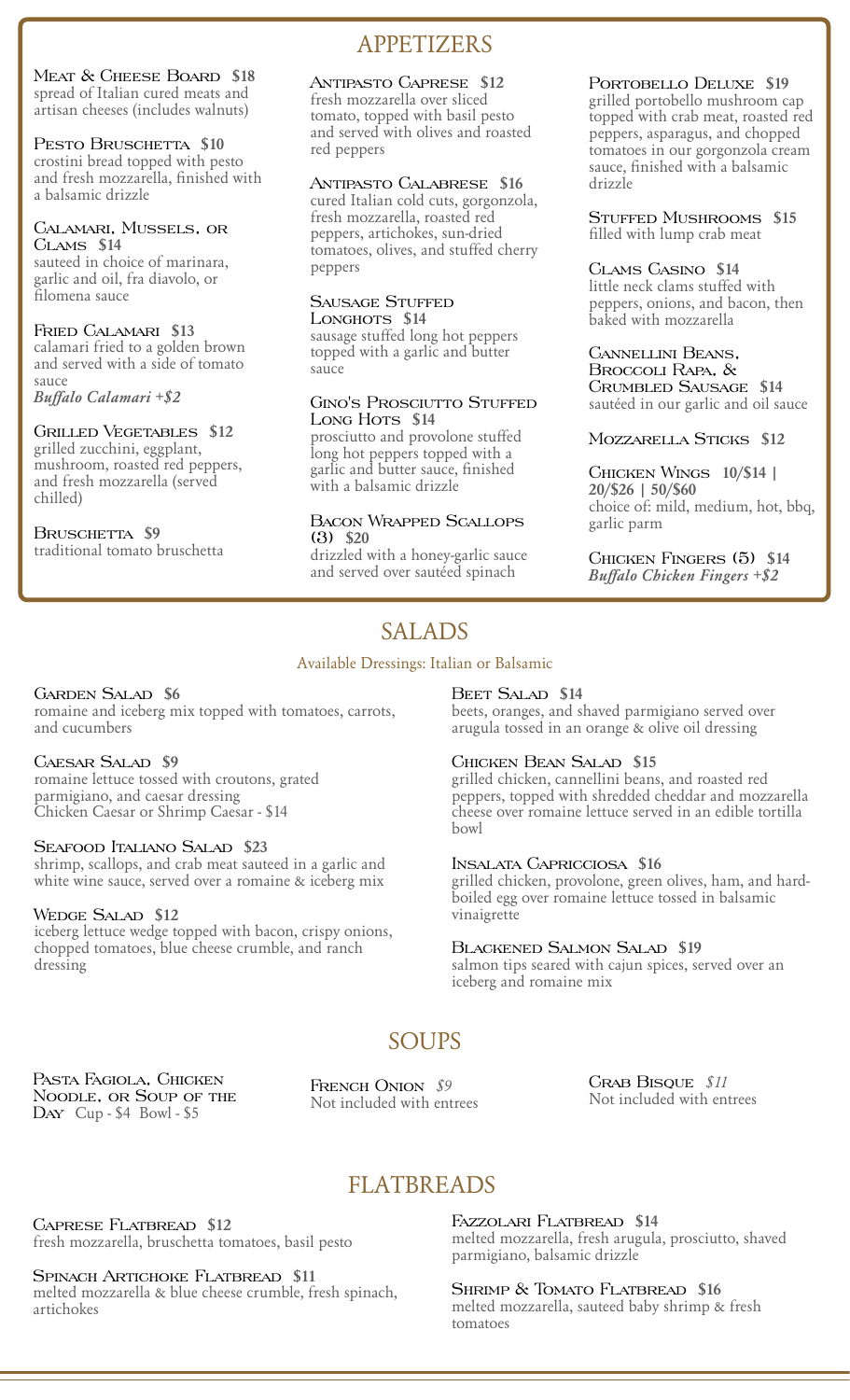### Gnocchi Formaggi & Spinach **\$22**

gnocchi tossed with spinach in a gorgonzola, provolone, mozzarella and parmigiano cheese cream sauce

### Lobster Ravioli **\$34**

topped with crab meat, grape tomatoes, and asparagus in our blush sauce

### Sacchetti alla Champagne **\$24**

ricotta filled pasta "sacks" with jumbo shrimp, roasted red peppers, and onions in a champagne cream sauce

### Stuffed Shells **\$18**

pasta shells filled with ricotta, then baked in tomato sauce with mozzarella

# PASTA SPECIALTIES

### Penne All'Arrabbiata (Spicy) **\$23**

sautéed with garlic, chopped long hots, crumbled sausage, and parmigiano cheese in our tomato sauce

### Cavatelli Ragu **\$22**

slow cooked pork in a thick tomato sauce with cavatelli pasta, topped with shaved parmigiano

### Broccoli Rapa & Sausage Cavatelli **\$23**

broccoli rapa and sliced sausage tossed with cavatelli pasta in a garlic and oil sauce

### Wild Mushroom Ravioli **\$25**

in a truffle infused cream sauce

PASTA

### Macaroni & Cheese **\$22**

baked in a Vermont cheddar cheese sauce, topped with bread crumbs *Buffalo Chicken Mac & Cheese \$27 Lobster Mac & Cheese \$42*

### Eggplant Rollatini **\$20**

eggplant dipped in egg batter and lightly fried, rolled with ricotta and baked with tomato sauce and mozzarella, served with penne *(eggplant is not breaded or deep fried)*

### Lasagna **\$22**

layered with meatballs, ham, egg, mozzarella, and ricotta, baked in our bolognese sauce with mozzarella

PASTA SELECTION Spaghetti, Capellini, Linguini, Fettucine, Penne, or Rigatoni **\$17**

**or**

### Specialty Pasta Selection

Cavatelli, Cheese Ravioli, Cheese Tortellini, Cheese Stuffed Rigatoni, Cheese Sacchetti, Gnocchi, Meat Ravioli, Spinach Ravioli, Gluten Free Penne, or Whole Wheat Penne **\$20**

### Sauce Selection

Tomato | Marinara | Fra Diavolo (spicy red) | Garlic & Oil | Filomena (spicy white with a touch of marinara) | Alfredo | Blush | Vodka | Pesto | Bolognese Meat Sauce

Risotto Primavera **\$25** corn, roasted red peppers, zucchini and mushrooms simmered in a garlic and oil sauce

Parmigiana **C\$23 | V\$30** cutlet topped with tomato sauce and mozzarella, served with spaghetti

Francese **C\$23 | V\$30** dipped in egg batter, and sauteed in our lemon butter and white wine sauce, served with capellini

Marsala **C\$213| V\$30** sauteed with mushrooms in a marsala wine sauce, served with penne

Risotto Gamberoni **\$3o** sauteed asparagus and jumbo shrimp simmered in a brandy cream sauce

RISOTTO

# CHICKEN & VEAL

Limoncello **C\$23 | V\$30** sauteed with asparagus, artichokes, and sun-dried tomatoes in a limoncello cream sauce, served with linguine

Calabrese **C\$26 | V\$35** cutlet baked with meat ravioli and provolone in our bolognese meat sauce

Piccata **C\$23 | V\$30** sauteed with capers in a lemon and white wine sauce, served with capellini

Risotto Pescatore **\$35** jumbo shrimp, calamari, clams, and mussels simmered in a light marinara sauce

Oscar **C\$31 | V\$39** topped with crabmeat and asparagus in a tarragon blush sauce with provolone, served with fettucine

Toscana **C\$25 | V\$35** sauteed with mushrooms and sundried tomatoes in marsala wine, then topped with prosciutto and provolone and served with penne

Alfredo **C\$23 | V\$30** tossed in our alfredo sauce with fettucine

# **ALL ENTREES ARE SERVED WITH A CUP OF SOUP OR A SIDE GARDEN SALAD**

*You can upgrade to a side caesar salad for +\$5, french onion soup for +\$7, or crab bisque soup for +\$9*

**Upgrade to any of the following pastas for \$4 Cavatelli, Gnocchi, Squid-Ink Black Linguine, Cheese Ravioli, Cheese Tortellini, Cheese Stuffed Rigatoni, Cheese Sacchetti, Meat Ravioli, Spinach Ravioli, Gluten Free Penne, or Whole Wheat Penne**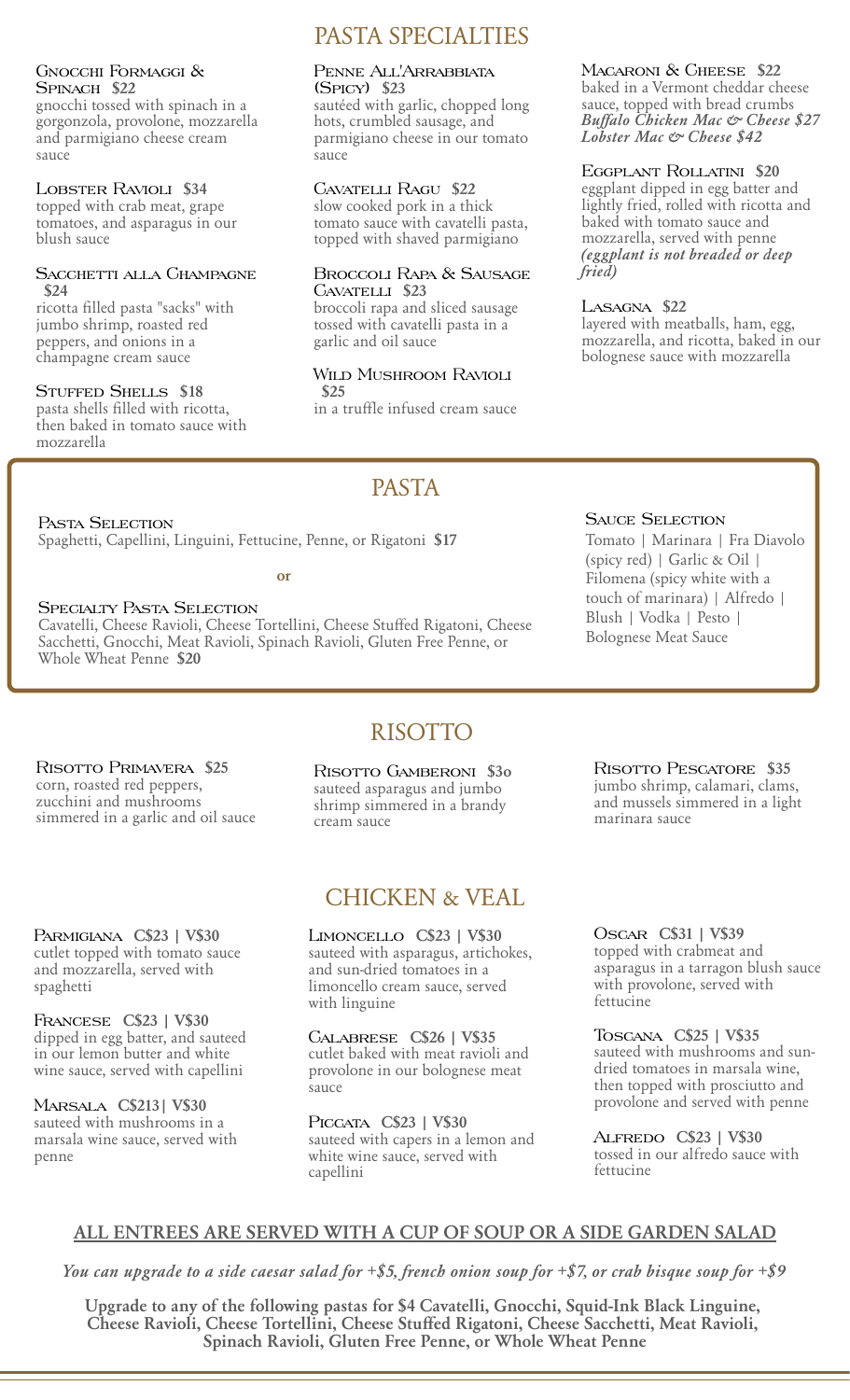## FROM THE GRILL



*All our steaks are Certified Angus Beef* Served with the potato and vegetable of the day unless otherwise noted

12oz Ribeye **\$35**

16oz New York Strip **\$39**

10oz Filet Mignon **\$48**

Grilled Salmon Filet **\$32**

Land and Sea **\$50** New York strip topped with jumbo shrimp sautéed in garlic and oil

Ribeye Supreme **\$35** ribeye topped with sautéed mushrooms and onions Filet Mignon Deluxe **\$60** filet Mignon topped with crab meat in a gorgonzola cream sauce and finished with a balsamic drizzle

Surf & Turf Italiano **\$65** filet mignon, broiled lobster tail, (3) grilled jumbo shrimp, and sauteed broccoli rapa

Salmon Dello Chef **\$45** grilled salmon filet topped with sautèed crab meat, asparagus, and grape tomatoes

# SEAFOOD

Sauce Selection: Marinara, Tomato, Garlic and Oil, Alfredo, Fra Diavolo (Spicy Red), Filomena (Spicy White with a Touch of Marinara), Blush, or Scampi

Mussels, Calamari, or Clams **\$21** sauteed in your choice of sauce, served over linguine

Jumbo Shrimp **\$26** sauteed in your choice of sauce, served over linguine Crab Meat **\$32** sauteed in your choice of sauce, served over spaghetti

Sea Scallops **\$32** sauteed in your choice of sauce, served over linguine

# SEAFOOD SPECIALTIES

Shrimp & Crab Meat Blush **\$39** jumbo shrimp sauteed with tomatoes and asparagus in a sherry wine blush sauce, served over fettuccine

Trio Fra Diavolo **\$45** jumbo shrimp, scallops, and crab meat sauteed in our fra diavolo sauce, tossed with squid-ink black linguine

### Zuppa Di Pesce **\$60**

lobster, scallops, mussels, clams, jumbo shrimp, and calamari sauteed in marinara, served over linguine

Baby Shrimp & Clams **\$25** served with linguine in a light white wine sauce with tomatoes and onions

Broiled Twin Lobster Tails **\$60** served with the potato and vegetable of the day

Broiled Crab Cakes **\$35** served with the potato and vegetable of the day

### SIDES

Garlic Bread **\$5** *Add Cheese +\$2*

French Fries **\$6** *Add Cheese +\$2*

Onion Rings **\$8**

GARLIC KNOTS \$7 with tomato sauce

Meatballs in Tomato Sauce **\$6** *Add Cheese +\$2*

Sausage in Tomato Sauce **\$6** *Add Cheese +\$2*

Sauteed Broccoli **\$7**

Sauteed Baby Spinach **\$10**

Sauteed Broccoli Rapa **\$10**

VEGETABLE & POTATO OF THE Day **\$6**

### **ALL ENTREES ARE SERVED WITH A CUP OF SOUP OR A SIDE GARDEN SALAD**

*You can upgrade to a side caesar salad for +\$5, french onion soup for +\$7, or crab bisque soup for +\$9*

**Upgrade to any of the following pastas for \$4 Cavatelli, Gnocchi, Squid-Ink Black Linguine, Cheese Ravioli, Cheese Tortellini, Cheese Stuffed Rigatoni, Cheese Sacchetti, Meat Ravioli, Spinach Ravioli, Gluten Free Penne, or Whole Wheat Penne**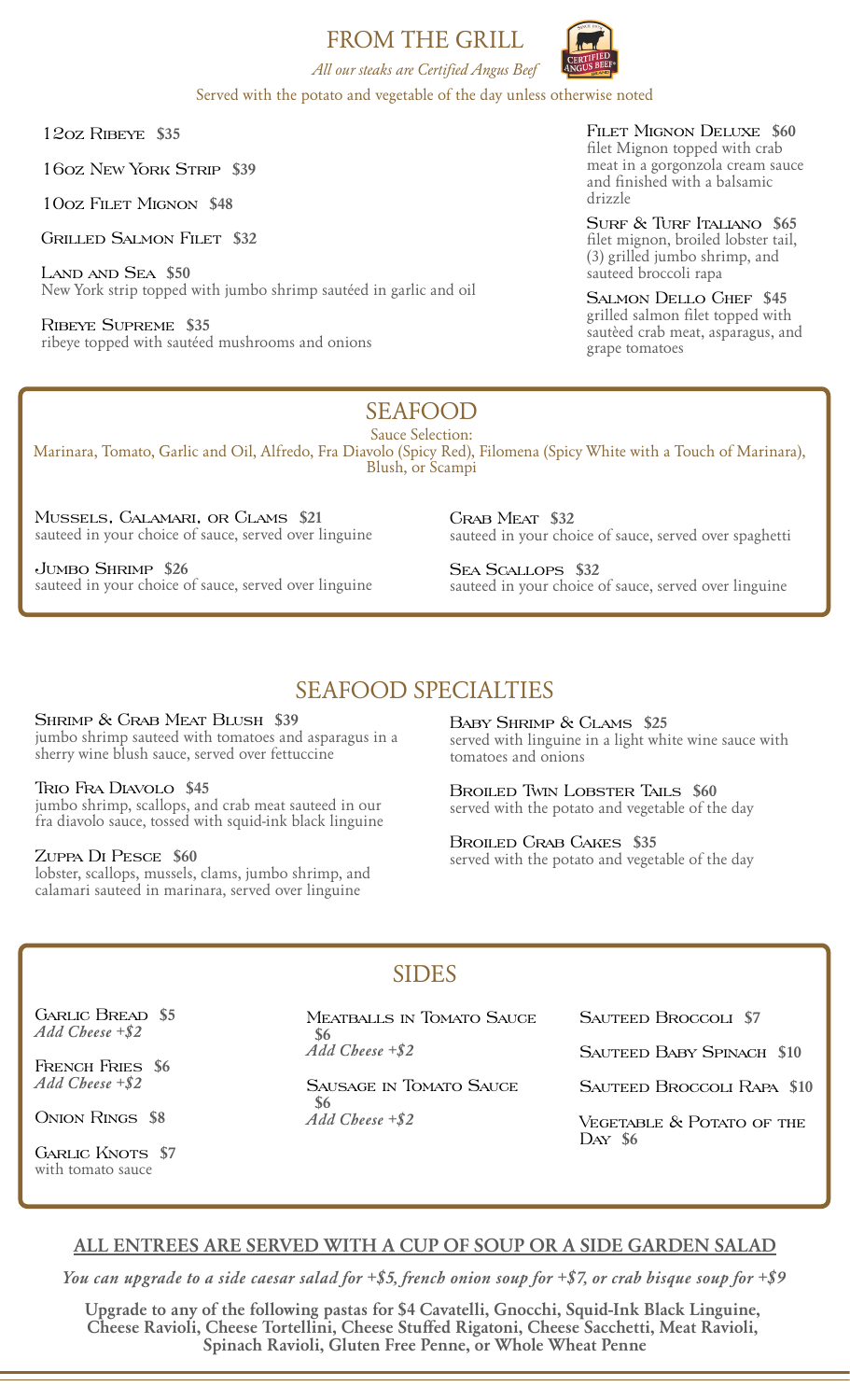# **HOAGIES**

Served with French Fries. Add Soup or Garden Salad +\$3.

### Italian Hoagie **\$13**

provolone, salami, ham, lettuce, tomatoes, raw onions, salt, black pepper, oregano, oil, vinegar

### Fazzolari Special Hoagie **\$16**

provolone, capicollo, prosciutto, lettuce, tomatoes, raw onions, salt, black pepper, oregano, oil, vinegar

### Turkey & Cheese Hoagie **\$13**

provolone, turkey, lettuce, tomatoes, raw onions, salt, black pepper, oregano, oil, vinegar

### Ham & Cheese Hoagie **\$13**

American cheese, ham, lettuce, tomatoes, raw onions, salt, black pepper, oregano, oil, vinegar

# HOT SANDWICHES

Served with French Fries. Add Soup or Garden Salad +\$3.

Cheesesteak (Beef or Chicken) **\$13** American cheese

Cheesesteak Hoagie (Beef or Chicken) **\$14** American cheese, lettuce, tomatoes, raw onions

Cheesesteak Special (Beef or Chicken) **\$16** American cheese, mushrooms, fried onions, green peppers

Sausage & Broccoli Rapa Panino **\$15** provolone, italian sausage, broccoli rapa

Campagnole Panino **\$15** fresh mozzarella, grilled chicken, spinach, garlic, oil

#### Chicken Americano Panino **\$14**

American cheese, grilled chicken, lettuce, tomatoes, ketchup, mayonnaise

### Vegetable Special Panino **\$14**

provolone, zucchini, eggplant, balsamic onions, mushrooms, artichokes, broccoli, sun-dried tomatoes

Spicy Chicken Panino **\$16** provolone, grilled chicken, chopped long hots

BBQ Chicken Panino **\$15** provolone, fried onions, mushrooms

Chicken Italiano Panino **\$16** provolone, grilled chicken, roasted red peppers

Chicken Cutlet Panino **\$14** American cheese, chicken cutlet, lettuce, tomatoes, raw onions

Parma Panino **\$16** fresh mozzarella, prosciutto, roasted red peppers, garlic, oil

Chicken Parm Sub **\$13**

Veal Parm Sub **\$16**

Eggplant Parm Sub **\$12**

Shrimp Parm Sub **\$16**

Sausage, Peppers & Onions Sub **\$13**

Sausage Parm Sub **\$12**

Meatball Parm Sub **\$12**

### **WRAPS**

### Served with French Fries. Add Soup or Garden Salad +\$3.

Cheesesteak Wrap (Beef or Chicken) **\$13** American Cheese

Cheesesteak Hoagie Wrap (Beef or Chicken) **\$14** American cheese, lettuce, tomatoes, raw onions

Cheesesteak Special Wrap (Beef or Chicken) **\$16** American cheese, fried onions, mushrooms, green

peppers

Spinach Chicken Cheesesteak Wrap **\$14** American cheese, chicken steak, spinach

### Broccoli Rapa Chicken Cheesesteak Wrap **\$14**

American cheese, chicken steak, broccoli rapa

Vegetable Special Wrap **\$14** provolone, zucchini, eggplant, balsamic onions, mushrooms, artichokes, broccoli, sun-dried tomatoes

Chicken Bruschetta Wrap **\$12** fresh mozzarella, grilled chicken, bruschetta tomatoes

Grilled Chicken Hoagie Wrap **\$12** American cheese, grilled chicken, lettuce, tomatoes, raw onions

Chicken Caesar Wrap **\$12** grated parmigiano, grilled chicken, romaine lettuce, caesar dressing

Chicken & Broccoli Wrap **\$13** American cheese, grilled chicken, broccoli



Served with French Fries. Add Soup or Garden Salad +\$3

Cheese Burger Deluxe **\$14** American cheese, lettuce, tomatoes, raw onions Cheese Burger Supreme **\$16** provolone, fried onions, mushrooms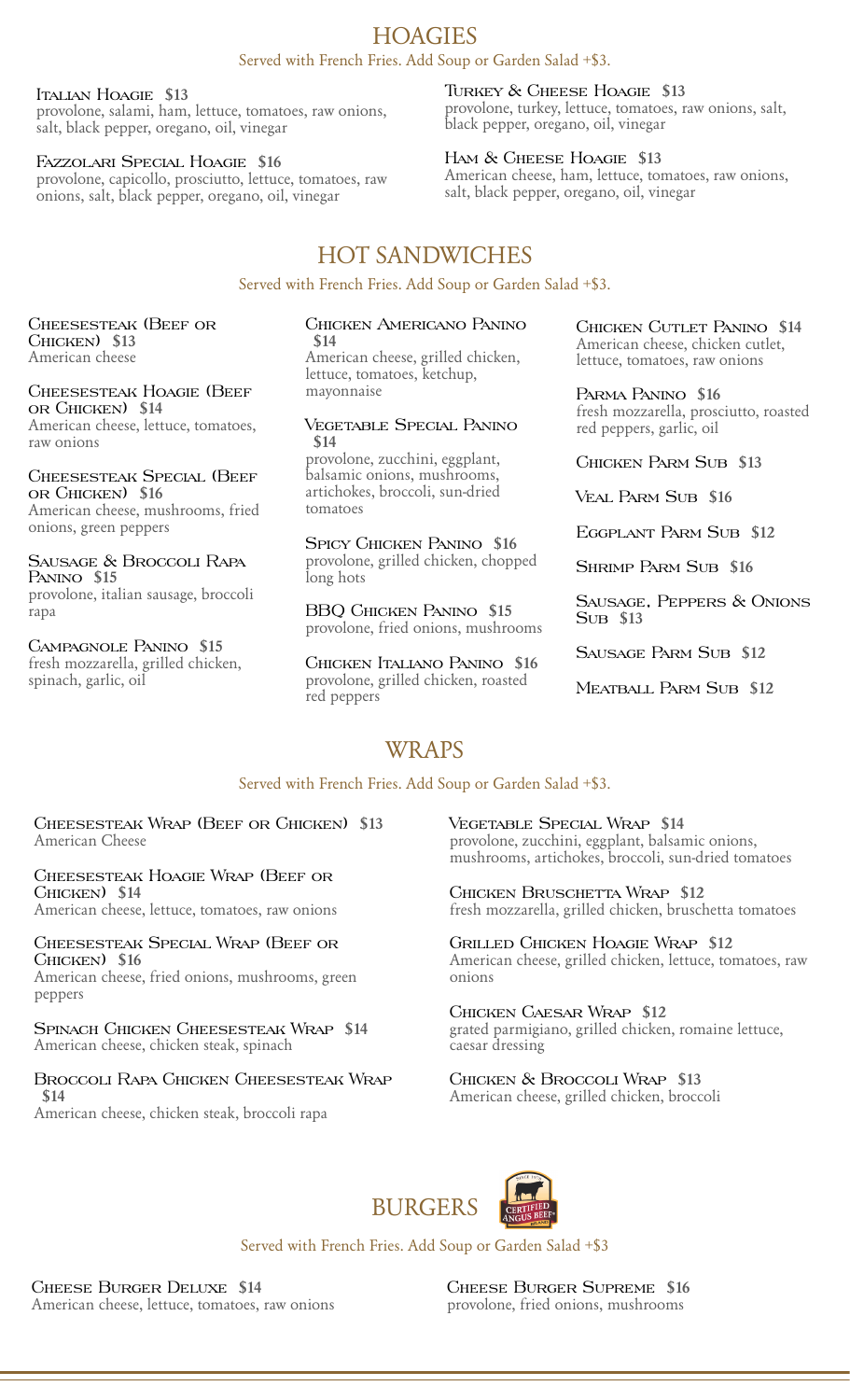### SPECIALTY PIZZA Cannot do "halves" of any specialty pizzas

# **Personal Large Sicilian Personal Large Sicilian**

| BRUSCHETTA<br>fresh chopped tomatoes, garlic, olive oil, tomato<br>sauce, parmigiano cheese                                 |             | $$12$ $$16$ $$18$ |      |
|-----------------------------------------------------------------------------------------------------------------------------|-------------|-------------------|------|
| WHITE HAWAIIAN<br>pineapple, ham, ricotta, mozzarella cheese                                                                | $$17$ $$24$ |                   | \$27 |
| Red Hawaiian<br>pineapple, ham, tomato sauce, mozzarella cheese                                                             |             | $$16$ $$23$       | \$25 |
| <b>HOUSE SPECIAL</b><br>pepperoni, sausage, meatballs, mushrooms, green<br>peppers, onions, mozzarella cheese, tomato sauce |             | $$17$ $$26$ $$29$ |      |
| <b>VEGETABLE SPECIAL</b>                                                                                                    | $$17$ $$26$ |                   | \$29 |

mushrooms, green peppers, spinach, broccoli, onions, black olives, garlic, mozzarella cheese, tomato sauce

Meat Special **\$17 \$26 \$29** ham, pepperoni, sausage, meatballs, mozzarella cheese, tomato sauce

Seafood Special **\$22 \$35 \$40** mozzarella, ricotta, sliced tomato, sauteed shrimp & crabmeat

Buffalo Chicken **\$16 \$26 \$28** grilled chicken, blue cheese, hot sauce, mozzarella cheese

| <b>BBO CHICKEN</b> |  |                                               | $$16$ $$26$ $$28$ |  |
|--------------------|--|-----------------------------------------------|-------------------|--|
|                    |  | bbq sauce, grilled chicken, mozzarella cheese |                   |  |

Cheese Steak

Hoagie **\$16 \$26 \$28** philly steak, mozzarella cheese, lettuce, tomato, raw onions

### SPINACH TOMATO &

Ricotta **\$16 \$26 \$28** spinach, chopped tomato, ricotta, mozzarella cheese

Mediterranean **\$17 \$27 \$29** grilled chicken, roasted red peppers, spinach, ricotta, mozzarella cheese

Tomato Pie **\$13 \$17 \$20** garlic, oregano, basil, grated parmigiano cheese, olive oil

Tomato Basil **\$15 \$23 \$26** ricotta, plum tomato, basil, garlic, mozzarella cheese

Broccoli Rapa & Sausage **\$17 \$27 \$29** Italian sausage, broccoli rapa, garlic, ricotta, mozzarella cheese

| <b>MARGHERITA</b>                           | $$16$ $$23$ $$26$ |  |
|---------------------------------------------|-------------------|--|
| fresh mozzarella, tomato sauce, fresh basil |                   |  |
|                                             |                   |  |

Fazzolari Special **\$18 \$25 \$29** arugula, prosciutto, shaved parmigiano, ricotta, mozzarella cheese

Filomena Special **\$16 \$25 \$29** chicken steak, bacon, tomato, mozzarella cheese, ranch dressing

Gino's Favorite **\$16 \$25 \$27** Italian sausage, garlic, oregano, plum tomatoes, basil pesto, mozzarella cheese

### Gino Junior's

Favorite (spicy) **\$17 \$26 \$28** ham, pepperoni, hot cherry peppers, ricotta, tomato sauce, mozzarella cheese

Chicken Alfredo **\$16 \$26 \$28** grilled chicken, alfredo sauce, mozzarella cheese

Chicken Parmigiana **\$16 \$26 \$28** breaded chicken cutlet, tomato sauce, mozzarella cheese

Italian Flag **\$16 \$26 \$28** grilled chicken, arugula, fresh mozzarella, grape tomatoes, mozzarella cheese

# TRADITIONAL PIZZA

PERSONAL 12" PIZZA \$12 LARGE 16" PIZZA \$16 SICILIAN SOUARE PIZZA \$19 Sicilian Grandmama Pizza \$19

Add \$1.00 for Personal White Pizza (For Ricotta & Touch of Garlic & Oil)

 $\sim$ 

Add \$1.50 for Large White Pizza (For Ricotta & Touch of Garlic & Oil)  $\leq 0$ 

### **TOPPINGS**

Extra Cheese, Onions, Green Bell Peppers, Hot Cherry Peppers, Black Olives, Mushrooms, Fresh Garlic, Spinach, Broccoli, Meatballs, Anchovies, Pepperoni, Sweet Sausage, Ham

*Personal Pizza \$2 | Large/Sicilian \$4*

**SPECIALTY TOPPINGS** Broccoli Rapa, Eggplant, Bacon, Pineapple *Personal Pizza \$4 | Large/Sicilian \$8*

**SPECIALTY TOPPINGS** Shrimp, Crab Meat, Prosciutto, Capicollo *Personal Pizza \$6 | Large/Sicilian \$10*